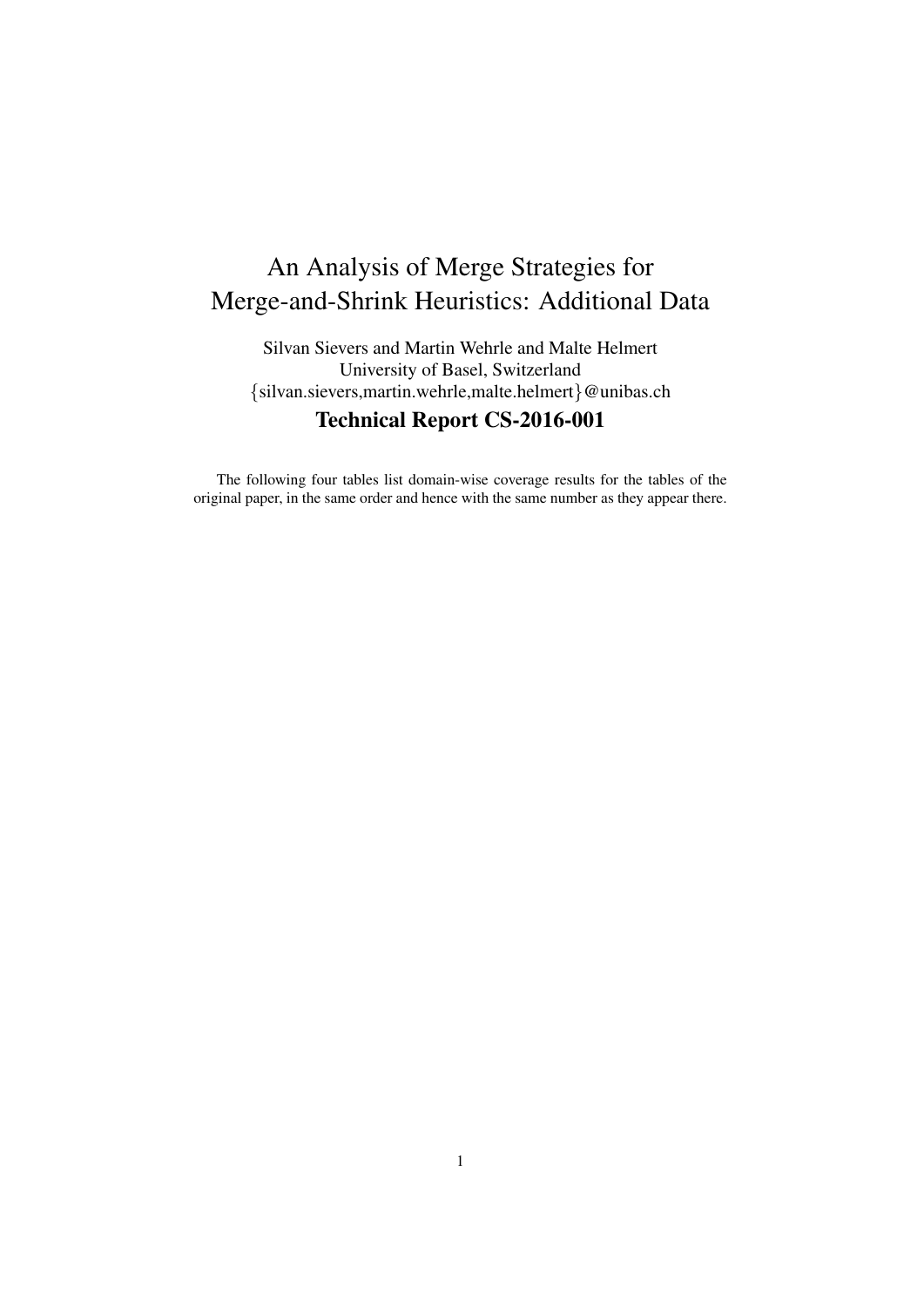|                                          |                         |                         |                         |                                |                |                     | SYMM           |                         |                |                  |  |
|------------------------------------------|-------------------------|-------------------------|-------------------------|--------------------------------|----------------|---------------------|----------------|-------------------------|----------------|------------------|--|
| Domain (# tasks)                         | $_{\rm CGGL}$           | <b>DFP</b>              | L                       | <b>MIASM</b>                   | <b>RL</b>      | <b>CGGL</b>         | <b>DFP</b>     | L                       | <b>MIASM</b>   | RL               |  |
| airport (50)                             | 15                      | 18                      | 15                      | 16                             | 18             | 16                  | 18             | 16                      | 18             | 18               |  |
| barman-2011 (20)                         | 4                       | 4                       | $\overline{\mathbf{4}}$ | 4                              | 4              | 4                   | 4              | 4                       | 4              | 4                |  |
| barman-2014 (14)                         | $\bf{0}$                | $\bf{0}$                | $\bf{0}$                | $\bf{0}$                       | $\bf{0}$       | $\bf{0}$            | $\bf{0}$       | $\bf{0}$                | $\bf{0}$       | $\bf{0}$         |  |
| blocks $(35)$                            | 24                      | 26                      | 28                      | 24                             | 25             | 24                  | 26             | 28                      | 24             | 25               |  |
| childsnack-2014 (20)                     | $\bf{0}$                | $\bf{0}$                | $\bf{0}$                | $\bf{0}$                       | $\bf{0}$       | $\bf{0}$            | $\bf{0}$       | $\bf{0}$                | $\bf{0}$       | $\bf{0}$         |  |
| depot(22)                                | 7                       | 6                       | $\overline{7}$          | 9                              | 6              | 7                   | $\overline{7}$ | 7                       | 7              | $\overline{7}$   |  |
| driverlog (20)                           | 12                      | 12                      | 12                      | 14                             | 12             | 12                  | 12             | 12                      | 14             | 12               |  |
| elevators-2008 (30)                      | 13                      | 16                      | 11                      | 13                             | 11             | 14                  | 16             | 12                      | 14             | 12               |  |
| elevators-2011 (20)                      | 10                      | 13                      | 9                       | 10                             | 9              | 11                  | 13             | 10                      | 11             | 10               |  |
| floortile-2011 (20)                      | $\overline{2}$          | $\overline{\mathbf{4}}$ | $\overline{c}$          | 4                              | 4              | $\overline{2}$      | $\overline{c}$ | $\overline{2}$          | $\overline{c}$ | $\overline{c}$   |  |
| floortile-2014 (20)                      | $\mathbf{0}$            | $\overline{2}$          | $\theta$                | $\overline{2}$                 | $\mathbf{2}$   | $\mathbf{0}$        | $\theta$       | $\mathbf{0}$            | $\mathbf{0}$   | $\boldsymbol{0}$ |  |
| freecell (80)                            | 19                      | 20                      | 19                      | 18                             | 19             | 19                  | 20             | 19                      | 18             | 19               |  |
| ged-2014 (20)                            | 15                      | 15                      | 15                      | 15                             | 15             | 15                  | 15             | 15                      | 15             | 15               |  |
| grid(5)                                  | $\overline{2}$          | $\overline{2}$          | $\overline{2}$          | $\overline{c}$                 | $\overline{2}$ | $\overline{2}$      | 3              | $\overline{2}$          | $\overline{2}$ | 3                |  |
| gripper (20)                             | 7                       | 19                      | 15                      | 20                             | 19             | 18                  | 18             | 18                      | 18             | 18               |  |
| hiking-2014 (20)                         | 12                      | 13                      | 12                      | 12                             | 11             | 12                  | 12             | 12                      | 12             | 12               |  |
| logistics00 (28)                         | 20                      | 20                      | 16                      | 20                             | 20             | 20                  | 20             | 16                      | 20             | 20               |  |
| logistics $98(35)$                       | 5                       | 5                       | $\overline{4}$          | 5                              | 5              | 4                   | 4              | $\overline{4}$          | 4              | 4                |  |
| miconic (150)                            | 72                      | 72                      | 55                      | 72                             | 72             | 77                  | 77             | 73                      | 60             | 77               |  |
| movie (30)                               | 30                      | 30                      | 30                      | 30                             | 30             | 30                  | 30             | 30                      | 30             | 30               |  |
| mprime (35)                              | 23                      | 23                      | 23                      | 23                             | 23             | 23                  | 23             | 23                      | 23             | 23               |  |
| mystery (30)                             | 17                      | 16                      | 17                      | 17                             | 16             | 17                  | 16             | 17                      | 17             | 17               |  |
| nomystery-2011 (20)                      | 18                      | 18                      | 14                      | 18                             | 18             | 18                  | 16             | 14                      | 17             | 18               |  |
| openstacks-2008 (30)                     | 20                      | 20                      | 20                      | 20                             | 20             | 20                  | 20             | 20                      | 20             | 20               |  |
| openstacks-2011 (20)                     | 15                      | 15                      | 15                      | 15                             | 15             | 15                  | 15             | 15                      | 15             | 15               |  |
| openstacks-2014 (20)                     | 3                       | 3                       | 3                       | 3                              | 3              | 3                   | 3              | 3                       | 3              | 3                |  |
| openstacks (30)                          | $\overline{7}$          | $\overline{7}$          | 7                       | 7                              | $\overline{7}$ | $\overline{7}$      | 7              | $\overline{7}$          | 7              | $\overline{7}$   |  |
| parcprinter-2008 (30)                    | 16                      | 14                      | 16                      | 22                             | 16             | 16                  | 14             | 16                      | 22             | 16               |  |
| parcprinter-2011 (20)                    | 12                      | 10                      | 12                      | 15                             | 12             | 12                  | 10             | 12                      | 15             | 12               |  |
| parking-2011 (20)                        | $\overline{c}$          | $\overline{c}$          | $\mathbf{0}$            | $\overline{c}$                 | $\overline{c}$ | $\overline{7}$      | 7              | 7                       | 5              | 7                |  |
| parking-2014 (20)                        | $\overline{4}$          | $\overline{4}$          | $\mathbf{0}$            | $\overline{4}$                 | 4              | 6                   | 6              | 6                       | 5              | 6                |  |
| pathways-noneg (30)                      | $\overline{\mathbf{4}}$ | $\overline{\mathbf{4}}$ | 4                       | 4                              | 4              | 4                   | 4              | $\overline{\mathbf{4}}$ | 4              | 4                |  |
| pegsol-2008 (30)                         | 27                      | 29                      | 27                      | 27                             | 29             | 27                  | 27             | 27                      | 27             | 27               |  |
| pegsol-2011 (20)                         | 17                      | 19                      | 17                      | 17                             | 19             | 17                  | 17             | 17                      | 17             | 17               |  |
| pipesworld-notankage (50)                | 16                      | 16                      | 16                      | 16                             | 16             | 16                  | 16             | 16                      | 16             | 18               |  |
| pipesworld-tankage (50)                  | 15                      | 14                      | 15                      | 15                             | 15             | 15                  | 15             | 15                      | 15             | 15               |  |
| psr-small (50)                           | 50                      | 50                      | 50                      | 50                             | 49             | 50                  | 50             | 50                      | 50             | 50               |  |
| rovers $(40)$                            | 8                       | 8                       | 8                       | 8                              | 8              | 8                   | 8              | 8                       | 8              | 8                |  |
| satellite (36)                           | 7                       | 6                       | 6                       | 7                              | 6              | 6                   | 6              | 6                       | 6              | 6                |  |
| scanalyzer-2008 (30)                     | 12                      | 13                      | 13                      | 13                             | 12             | 12                  | 12             | 12                      | 12             | 12               |  |
| scanalyzer-2011 (20)                     | 9                       | 10                      | 10                      | 10                             | 9              | 9                   | 9              | 9                       | 9              | 9                |  |
| sokoban-2008 (30)                        | 26                      | 26                      | 26                      | 26                             | 24             | 30                  | 30             | 30                      | 30             | 30               |  |
| sokoban-2011 (20)                        | 20                      | 20                      | 20                      | 20                             | 19             | 20                  | 20             | 20                      | 20             | 20               |  |
| storage $(30)$                           | 15                      | 15                      | 15                      | 15                             | 15             | 15                  | 15             | 15                      | 15             | 15               |  |
| tetris-2014 (17)                         | 0                       | $\overline{2}$          | $\mathbf{0}$            | $\mathbf{0}$<br>$\overline{2}$ | $\mathbf{2}$   | $\overline{2}$<br>3 | $\overline{2}$ | $\overline{2}$<br>4     | 2<br>3         | $\overline{2}$   |  |
| tidybot-2011 (20)                        | $\mathbf{1}$            | $\mathbf{1}$            | $\mathbf{1}$            |                                | 1              |                     | 3              |                         |                | 3                |  |
| tidybot-2014 (20)                        | 0                       | $\bf{0}$                | $\bf{0}$                | $\bf{0}$<br>10                 | $\bf{0}$       | $\bf{0}$            | $\bf{0}$       | 0                       | $\bf{0}$       | 0                |  |
| tpp (30)                                 | 6                       | 6<br>11                 | 6                       |                                | 6              | 6                   | 6              | 6                       | 8              | 6                |  |
| transport-2008 (30)                      | 11                      |                         | 11                      | 11                             | 11             | 11                  | 11             | 11                      | 11             | 11               |  |
| transport-2011 (20)                      | 6                       | 6<br>7                  | 6                       | 6                              | 6              | 6                   | 6              | 6                       | 6              | 6                |  |
| transport-2014 $(20)$                    | 6<br>7                  | $\overline{7}$          | 6                       | 6                              | 6              | 6                   | 6              | 6                       | 6              | 6<br>8           |  |
| trucks (30)<br>visitall-2011 (20)        | 9                       | 9                       | 6<br>16                 | 8<br>9                         | 6<br>9         | 8<br>10             | 8<br>10        | 8<br>11                 | 8<br>10        | 10               |  |
|                                          | $\overline{4}$          | $\overline{4}$          | 12                      | $\overline{4}$                 | $\overline{4}$ | 6                   |                | 6                       | 6              |                  |  |
| visitall-2014 (20)                       | 11                      | 13                      | 13                      | 16                             | 11             | 12                  | 6<br>13        | 14                      |                | 6<br>11          |  |
| woodworking-2008 (30)                    | 6                       | 8                       | 8                       | 10                             | 6              | 7                   | 8              | 9                       | 16<br>10       | 6                |  |
| woodworking-2011 (20)<br>zenotravel (20) | 11                      | 12                      | 9                       | 11                             | 12             | 10                  | 10             | 10                      | 12             | 11               |  |
| Sum (1667)                               | 710                     | 745                     | 704                     | 757                            | 725            | 747                 | 752            | 742                     | 749            | 749              |  |
|                                          |                         |                         |                         |                                |                |                     |                |                         |                |                  |  |

Table 1: Coverage for merge strategies from the literature.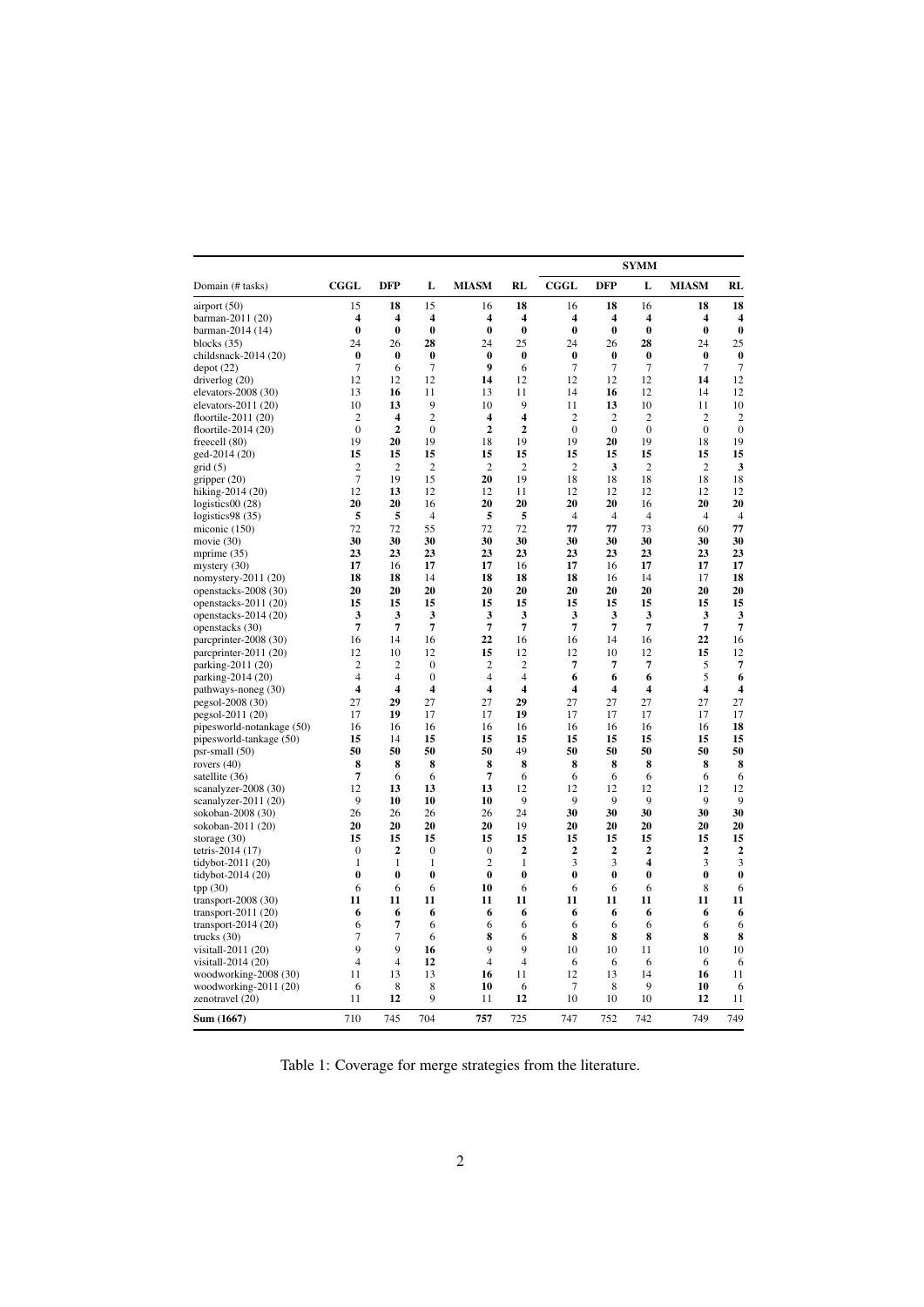|                               |                         | Prefer atomic  |                         | Prefer composite | Random                  |                |              |
|-------------------------------|-------------------------|----------------|-------------------------|------------------|-------------------------|----------------|--------------|
| Domain (# tasks)              | RL                      | L              | <b>RND</b>              | RL               | L                       | <b>RND</b>     |              |
| airport (50)                  | 18                      | 18             | 18                      | 18               | 15                      | 18             | 18           |
| barman-2011 (20)              | $\overline{\mathbf{4}}$ | 4              | $\overline{\mathbf{4}}$ | 4                | 4                       | 4              | 4            |
| barman-2014 (14)              | $\bf{0}$                | $\bf{0}$       | $\bf{0}$                | $\bf{0}$         | $\bf{0}$                | $\bf{0}$       | $\bf{0}$     |
| blocks $(35)$                 | 21                      | 25             | 18                      | 26               | 24                      | 22             | 21           |
| childsnack- $2014(20)$        | $\bf{0}$                | $\bf{0}$       | $\bf{0}$                | 0                | 0                       | $\bf{0}$       | 0            |
| depot(22)                     | 6                       | 7              | 7                       | 6                | 7                       | 7              | 7            |
| driverlog $(20)$              | 12                      | 13             | 12                      | 12               | 12                      | 12             | 12           |
| elevators- $2008(30)$         | 16                      | 17             | 17                      | 16               | 13                      | 15             | 16           |
| elevators- $2011(20)$         | 13                      | 14             | 14                      | 13               | 10                      | 12             | 14           |
| floortile-2011 $(20)$         | $\overline{c}$          | 2              | 2                       | 4                | $\overline{c}$          | 4              | 2            |
| floortile- $2014(20)$         | $\boldsymbol{0}$        | 0              | 0                       | $\mathbf{2}$     | 0                       | $\mathbf{2}$   | $\bf{0}$     |
| freecell $(80)$               | 20                      | 19             | 19                      | 20               | 19                      | 19             | 20           |
| ged-2014 (20)                 | 19                      | 15             | 15                      | 15               | 15                      | 15             | 15           |
| grid(5)                       | 2                       | 3              | 2                       | 2                | 2                       | 3              | 2            |
| gripper $(20)$                | $\overline{7}$          | $\overline{7}$ | 7                       | 19               | 7                       | 9              | 7            |
| hiking-2014 (20)              | 11                      | 12             | 11                      | 13               | 12                      | 11             | 12           |
| logistics $00(28)$            | 21                      | 20             | 20                      | 20               | 20                      | 20             | 20           |
| logistics $98(35)$            | 5                       | 5              | 5                       | 5                | 5                       | 5              | 5            |
|                               | 75                      | 78             | 77                      | 72               | 72                      | 56             | 64           |
| miconic $(150)$               | 30                      | 30             | 30                      | 30               | 30                      | 30             | 30           |
| movie $(30)$                  | 23                      | 23             | 23                      | 23               | 23                      | 23             | 23           |
| mprime $(35)$                 |                         |                |                         |                  |                         |                |              |
| mystery $(30)$                | 16                      | 16             | 16                      | 16               | 17                      | 16             | 16           |
| nomystery-2011 $(20)$         | 18                      | 20             | 20                      | 18               | 20                      | 20             | 18           |
| openstacks-2008 (30)          | 21                      | 20             | 20                      | 20               | 20                      | 20             | 20           |
| openstacks- $2011(20)$        | 16                      | 15             | 15                      | 15               | 15                      | 15             | 15           |
| openstacks- $2014(20)$        | 3                       | 3              | 3                       | 3                | 3                       | 3              | 3            |
| openstacks (30)               | 7                       | 7              | 7                       | 7                | 7                       | 7              | 7            |
| parcprinter-2008 (30)         | 16                      | 16             | 14                      | 14               | 16                      | 14             | 14           |
| parcprinter-2011 (20)         | 12                      | 12             | 10                      | 10               | 12                      | 10             | 10           |
| parking-2011 (20)             | 1                       | 6              | 1                       | $\overline{2}$   | $\overline{2}$          | 1              | 1            |
| parking-2014 (20)             | 1                       | 4              | $\overline{\mathbf{4}}$ | 4                | 4                       | 3              | 1            |
| pathways-noneg (30)           | $\overline{\mathbf{4}}$ | 4              | $\overline{\mathbf{4}}$ | 4                | 4                       | 4              | 4            |
| pegsol-2008 (30)              | 27                      | 28             | 27                      | 29               | 27                      | 27             | 27           |
| pegsol-2011 (20)              | 17                      | 18             | 17                      | 19               | 17                      | 17             | 17           |
| pipesworld-notankage (50)     | 15                      | 16             | 15                      | 16               | 16                      | 15             | 15           |
| pipesworld-tankage (50)       | 14                      | 15             | 14                      | 14               | 14                      | 14             | 14           |
| $psr$ -small $(50)$           | 50                      | 49             | 49                      | 50               | 50                      | 49             | 49           |
| rovers $(40)$                 | 8                       | 8              | 7                       | 8                | 8                       | $\overline{7}$ | 8            |
| satellite (36)                | 6                       | 6              | 6                       | 6                | 6                       | 6              | 6            |
| scanalyzer-2008 (30)          | 13                      | 12             | 12                      | 13               | 13                      | 12             | 12           |
| scanalyzer-2011 (20)          | 10                      | 9              | 9                       | 10               | 10                      | 9              | 9            |
| sokoban-2008 (30)             | 26                      | 29             | 27                      | 26               | 26                      | 24             | 26           |
| sokoban-2011 (20)             | 20                      | 20             | 20                      | 20               | 20                      | 19             | 20           |
| storage $(30)$                | 15                      | 15             | 15                      | 15               | 15                      | 15             | 15           |
| tetris-2014 (17)              | $\overline{2}$          | $\overline{2}$ | $\overline{2}$          | $\overline{2}$   | 0                       | $\overline{2}$ | $\mathbf{2}$ |
| tidybot-2011 (20)             | 1                       | 1              | 1                       | 1                | 1                       | 1              | 1            |
| tidybot-2014 $(20)$           | 0                       | $\bf{0}$       | 0                       | $\bf{0}$         | 0                       | 0              | $\bf{0}$     |
| tpp(30)                       | 6                       | 10             | 7                       | 6                | 6                       | 6              | 6            |
| transport- $2008(30)$         | 11                      | 11             | 11                      | 11               | 11                      | 11             | 11           |
| transport-2011 $(20)$         | 6                       | 6              | 6                       | 6                | 6                       | 6              | 6            |
| transport-2014 (20)           | 6                       | 6              | 6                       | 7                | 6                       | 6              | 6            |
| trucks $(30)$                 | 8                       | 8              | 8                       | 7                | 7                       | 8              | 8            |
| visitall-2011 (20)            | 9                       | 9              | 10                      | 9                | 9                       | 10             | 10           |
| visitall-2014 (20)            | 4                       | 4              | $\overline{\mathbf{4}}$ | 4                | $\overline{\mathbf{4}}$ | 4              | 4            |
|                               | 13                      | 19             | 15                      | 13               | 20                      | 12             | 14           |
| woodworking-2008 (30)         |                         | 14             | 9                       |                  | 14                      | 7              | 9            |
| woodworking-2011 (20)         | 8                       |                |                         | 8                |                         |                |              |
| zenotravel (20)<br>Sum (1667) | 11<br>726               | 10<br>760      | 11<br>723               | 12<br>745        | 11<br>729               | 10<br>697      | 10<br>706    |
|                               |                         |                |                         |                  |                         |                |              |

Table 2: Coverage for DFP with different tie-breaking strategies.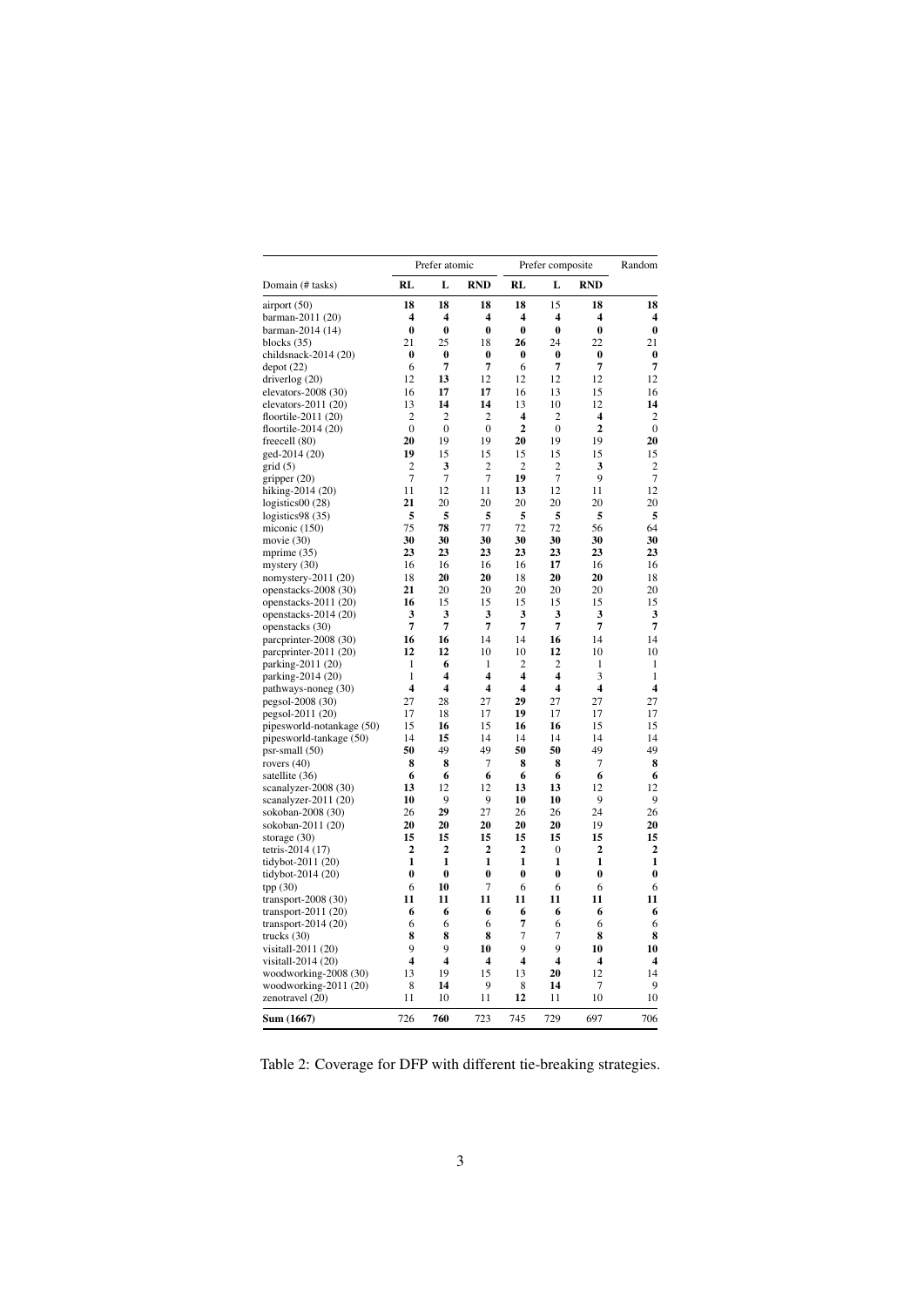|                                           | Prefer atomic           |                |                | Prefer composite | Random                  |                |                         |
|-------------------------------------------|-------------------------|----------------|----------------|------------------|-------------------------|----------------|-------------------------|
| Domain (# tasks)                          | RL                      | L              | <b>RND</b>     | RL               | L                       | <b>RND</b>     |                         |
| airport (50)                              | 17                      | 17             | 17             | 17               | 17                      | 17             | 17                      |
| barman-2011 (20)                          | 4                       | 4              | 4              | 4                | 4                       | 4              | 4                       |
| barman-2014 (14)                          | $\bf{0}$                | $\bf{0}$       | $\bf{0}$       | $\bf{0}$         | $\bf{0}$                | $\bf{0}$       | $\bf{0}$                |
| blocks $(35)$                             | 27                      | 28             | 28             | 25               | 28                      | 28             | 26                      |
| childsnack-2014 (20)                      | 0                       | 0              | 0              | 0                | $\bf{0}$                | 0              | $\bf{0}$                |
| depot(22)                                 | 9                       | 8              | 8              | 9                | 8                       | 8              | 9                       |
| driverlog $(20)$                          | 13                      | 12             | 12             | 12               | 12                      | 12             | 12                      |
| elevators- $2008(30)$                     | 11                      | 12             | 13             | 11               | 12                      | 17             | 14                      |
| elevators-2011 (20)                       | 9                       | 10             | 10             | 9                | 10                      | 14             | 12                      |
| floortile-2011 (20)                       | 6                       | $\overline{4}$ | 6              | $\overline{c}$   | 2                       | 2              | 6                       |
| floortile-2014 $(20)$                     | 5                       | $\overline{2}$ | 5              | $\mathbf{0}$     | $\mathbf{0}$            | $\mathbf{0}$   | 3                       |
| freecell (80)                             | 20                      | 20             | 20             | 20               | 20                      | 20             | 20                      |
| ged-2014 (20)                             | 15                      | 15             | 15             | 15               | 15                      | 15             | 15                      |
| grid(5)                                   | $\overline{c}$          | 3              | $\overline{c}$ | $\overline{c}$   | 3                       | $\overline{c}$ | $\overline{c}$          |
| gripper $(20)$                            | 19                      | 18             | 19             | 19               | 7                       | 19             | 8                       |
| hiking-2014 (20)                          | 12                      | 11             | 11             | 11               | 12                      | 11             | 11                      |
| logistics00 (28)                          | 16                      | 18             | 18             | 20               | 16                      | 16             | 17                      |
| logistics98 (35)                          | $\overline{4}$          | $\overline{4}$ | 5              | 5                | $\overline{4}$          | $\overline{4}$ | 5                       |
| miconic (150)                             | 65                      | 64             | 55             | 72               | 72                      | 56             | 56                      |
| movie $(30)$                              | 30                      | 30             | 30             | 30               | 30                      | 30             | 30                      |
| mprime $(35)$                             | 23                      | 23             | 23             | 23               | 23                      | 23             | 23                      |
| mystery $(30)$                            | 17                      | 17             | 17             | 17               | 17                      | 17             | 17                      |
| nomystery-2011 (20)                       | 19                      | 19             | 19             | 19               | 19                      | 19             | 19                      |
| openstacks-2008 (30)                      | 21                      | 21             | 21             | 21               | 21                      | 21             | 21                      |
| openstacks-2011 (20)                      | 16                      | 16             | 16             | 16               | 16                      | 16             | 16                      |
| openstacks-2014 (20)                      | 3                       | 3              | 3              | 3                | 3                       | 3              | 3                       |
| openstacks (30)                           | 7                       | 7              | 7              | 7                | 7                       | 7              | $\overline{7}$          |
| parcprinter-2008 (30)                     | 24                      | 23             | 24             | 24               | 24                      | 24             | 23                      |
| parcprinter-2011 (20)                     | 19                      | 19             | 19             | 19               | 19                      | 19             | 19                      |
| parking-2011 (20)                         | 1                       | 1              | 1              | 1                | 1                       | 1              | 1                       |
| parking-2014 (20)                         | 1                       | 2<br>4         | 1              | 2<br>4           | 1                       | $\mathbf{0}$   | 1                       |
| pathways-noneg (30)                       | 4                       |                | 4<br>27        |                  | 4<br>27                 | 4<br>27        | 4                       |
| pegsol-2008 (30)                          | 27<br>17                | 27             |                | 27               |                         |                | 27                      |
| pegsol-2011 (20)                          | 8                       | 17<br>12       | 17<br>12       | 17<br>11         | 17<br>9                 | 17<br>10       | 17<br>12                |
| pipesworld-notankage (50)                 | 15                      | 15             | 15             | 15               | 10                      | 11             | 15                      |
| pipesworld-tankage (50)<br>psr-small (50) | 50                      | 50             | 50             | 50               | 50                      | 50             | 50                      |
| rovers $(40)$                             | 8                       | 8              | 8              | 8                | 7                       | 7              | 7                       |
| satellite (36)                            | 6                       | 6              | 6              | 6                | 6                       | 6              | 6                       |
| scanalyzer-2008 (30)                      | 13                      | 13             | 12             | 12               | 13                      | 13             | 12                      |
| scanalyzer-2011 (20)                      | 10                      | 10             | 9              | 9                | 10                      | 10             | 9                       |
| sokoban-2008 (30)                         | 28                      | 28             | 28             | 28               | 28                      | 28             | 28                      |
| sokoban-2011 (20)                         | 20                      | 20             | 20             | 20               | 20                      | 20             | 20                      |
| storage $(30)$                            | 15                      | 15             | 15             | 15               | 15                      | 15             | 15                      |
| tetris-2014 (17)                          | 0                       | 0              | 0              | 0                | 0                       | 0              | $\bf{0}$                |
| tidybot-2011 (20)                         | $\mathbf{0}$            | 1              | 1              | $\mathbf{0}$     | 0                       | $\mathbf{0}$   | $\mathbf{0}$            |
| tidybot-2014 (20)                         | 0                       | 0              | 0              | 0                | 0                       | 0              | 0                       |
| tpp $(30)$                                | 8                       | 8              | 8              | 8                | 8                       | 8              | $\tau$                  |
| transport- $2008(30)$                     | 11                      | 11             | 11             | 11               | 11                      | 11             | 11                      |
| transport-2011 $(20)$                     | 6                       | 6              | 6              | 6                | 6                       | 6              | 6                       |
| transport-2014 (20)                       | 6                       | 6              | 6              | 6                | 6                       | 6              | 6                       |
| trucks (30)                               | 7                       | 7              | 7              | 7                | 7                       | 7              | 7                       |
| visitall-2011 (20)                        | 9                       | 9              | 9              | 9                | 9                       | 9              | 9                       |
| visitall-2014 (20)                        | $\overline{\mathbf{4}}$ | 4              | 4              | 4                | $\overline{\mathbf{4}}$ | 4              | $\overline{\mathbf{4}}$ |
| woodworking-2008 (30)                     | 16                      | 16             | 18             | 16               | 15                      | 15             | 16                      |
| woodworking-2011 (20)                     | 11                      | 11             | 13             | 11               | 10                      | 10             | 11                      |
| zenotravel (20)                           | 9                       | 11             | 10             | 12               | 9                       | 11             | 10                      |
| Sum (1667)                                | 743                     | 746            | 745            | 747              | 724                     | 730            | 726                     |

Table 3: Coverage for DYN-MIASM with different tie-breaking strategies.